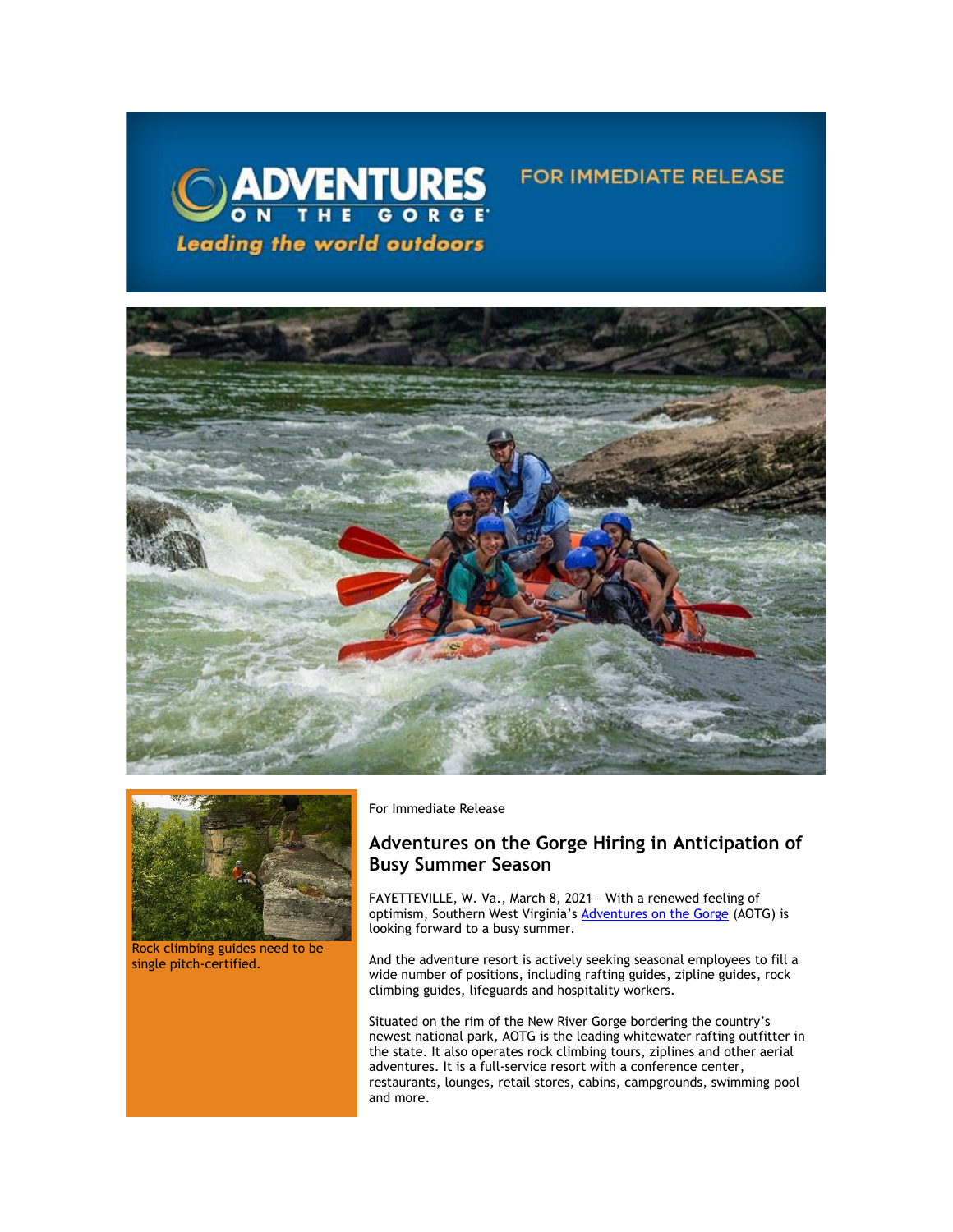

Aerial guide training will be held on weekends starting mid-April.



The resort is hiring lifeguards, foodservice workers, housekeepers and more.

"If you want to work hard, play hard and are interested in spending the summer either learning outdoor adventure or gaining experience in your chosen field, then we are interested in you," said Jerry Smith, human resources director.

The company's whitewater guide training program begins in early April and continues every weekend until late May, just in time for the rafting season to warm up. AOTG is looking for approximately 50 aspiring rafting guides. Those who successfully complete the program and are offered positions will then join returning guides for the summer. In mid-April a similar training program kicks off for aerial guides.

Upon completion of training, river and aerial guides will possess state certifications in areas such as first aid, river rescue and highline rescue. Rock climbing guides, however, must be single pitch-certified in advance to be considered.

Additional jobs are available as servers, bartenders, cooks and kitchen staffers in the Food and Beverage department as well as housekeepers, front desk clerks and in the conference center.

"There are great opportunities especially for people who love the outdoors or are looking to pursue a career in the hospitality or culinary fields," said Smith. "We've seen many people who arrive not knowing their career paths, but they leave intent on forging a path in the adventure industry. In particular, anyone who completes the river guide training program will be taken seriously in this industry anywhere in the world."

Guides are paid by the trip, but most compensation typically is comprised of guest gratuities. Other positions feature hourly compensation. Employees may enjoy company activities for free during their off hours. They also receive discounts for food, beverages and retail items. Most employees live at a nearby "guide camp" or rent sites at campgrounds in the area.

Employees must successfully pass a drug test.

More information and employment videos are available at the company's web site or through [Facebook,](https://click.icptrack.com/icp/relay.php?r=13440961&msgid=472630&act=3SPQ&c=1378153&destination=https%3A%2F%2Fwww.facebook.com%2Fadventuresonthegorge&cf=13608&v=3ae1e8e26c07dbafaaeed67c8a0b8fc0091b0e50b2e6c3b2133cb61911e107ad) [Twitter,](https://click.icptrack.com/icp/relay.php?r=13440961&msgid=472630&act=3SPQ&c=1378153&destination=https%3A%2F%2Ftwitter.com%2Fonthegorge&cf=13608&v=44da65765a4741d2084650c093dae53617e5c7c92b9f6819d24521654e5f4fd3) [Instagram,](https://click.icptrack.com/icp/relay.php?r=13440961&msgid=472630&act=3SPQ&c=1378153&destination=https%3A%2F%2Fwww.instagram.com%2Fonthegorge%2F&cf=13608&v=1ee16880632f1eb73eb9ad24dd989e2d12bd5a71d0cb5b3945f15e683acdaa9e) [TripAdvisor,](https://click.icptrack.com/icp/relay.php?r=13440961&msgid=472630&act=3SPQ&c=1378153&destination=https%3A%2F%2Fwww.tripadvisor.com%2FAttraction_Review-g59234-d2233643-Reviews-Adventures_on_the_Gorge-Lansing_West_Virginia.html&cf=13608&v=812472f5ea0d5eed3fed4db26567b4c884479f53ef512c18d25b071271e965bc) [YouTube,](https://click.icptrack.com/icp/relay.php?r=13440961&msgid=472630&act=3SPQ&c=1378153&destination=https%3A%2F%2Fwww.youtube.com%2Fuser%2FAdventuresOnTheGorge&cf=13608&v=7b71b3e994e129bfdca87c6523149b64faacb62e001d98eb26897d7c7236e8cc) and [Vimeo](https://click.icptrack.com/icp/relay.php?r=13440961&msgid=472630&act=3SPQ&c=1378153&destination=https%3A%2F%2Fvimeo.com%2Fuser4260102&cf=13608&v=4ff82f41c6c552c9da3c61684889fad58e153a690bdb0b74761adab86ca752a0) and by signing up for AOTG [e-newsletter.](https://click.icptrack.com/icp/relay.php?r=13440961&msgid=472630&act=3SPQ&c=1378153&destination=https%3A%2F%2Fadventuresonthegorge.com%2F&cf=13608&v=a83cd0882452dd5ad1794082623f8c176d7586c5f6015a054a1c7b875f219550)

Prospective employees may apply at [http://adventuresonthegorge.com/employment/](https://click.icptrack.com/icp/relay.php?r=13440961&msgid=472630&act=3SPQ&c=1378153&destination=https%3A%2F%2Flinkprotect.cudasvc.com%2Furl%3Fa%3Dhttp%253a%252f%252fadventuresonthegorge.com%252femployment%252f%26c%3DE%2C1%2C_NtdlokkPocoQkymyBswOaDwMQsrQsWeuAlNX9uPfbcHaJwpsGTKe0eEZ2l5-j-B3GwnR08PbFNR6Gf-wH6Rklriei0Q8u-4b96ZRft_JR3W%26typo%3D1&cf=13608&v=8adc278260c891dce948986a4eaed619844f5c2b5457c9b124d8310879f3ca23) or contacting [hr@adventuresonthegorge.com.](mailto:hr@adventuresonthegorge.com)

The New River Gorge National Park and Preserve became the country's 63rd national park in December. Adventures on the Gorge is situated on the rim over the gorge adjacent to the park, and many of the resort's adventures are within its boundaries. The resort is just two miles from the National Park Service Canyon River Visitor and New River Gorge Bridge. Even last summer when many people skipped vacations, national parks received strong numbers of visitors, which suggests that with increased confidence in travel, parks will again welcome plenty of visitors.

Reservations can be made [online](https://click.icptrack.com/icp/relay.php?r=13440961&msgid=472630&act=3SPQ&c=1378153&destination=https%3A%2F%2Fadventuresonthegorge.com%2Fadventures%2Fwhitewater-rafting%2Fsummer-gauley-loop-overnight%2F&cf=13608&v=4850d45587df31612fc20496dd2cce90cea3787d6dbc23d49d242d845627523b) or by calling 1-855-379-8738.

###

## **What to know about Adventures on the Gorge**

Named one of the top six adventure resorts in the country by U.S. News  $\theta$ [World Report,](https://click.icptrack.com/icp/relay.php?r=13440961&msgid=472630&act=3SPQ&c=1378153&destination=http%3A%2F%2Ftravel.usnews.com%2Fgallery%2Famericas-6-top-adventure-resorts&cf=13608&v=764bfdbe430f777c5bcc69b025c1a8805ca5cbb157f8c18454c411b272e07901) Adventures on the Gorge is located on more than 250 acres along the rim of the majestic New River Gorge near Fayetteville, W.Va. The resort provides an array of outdoor experiences including whitewater